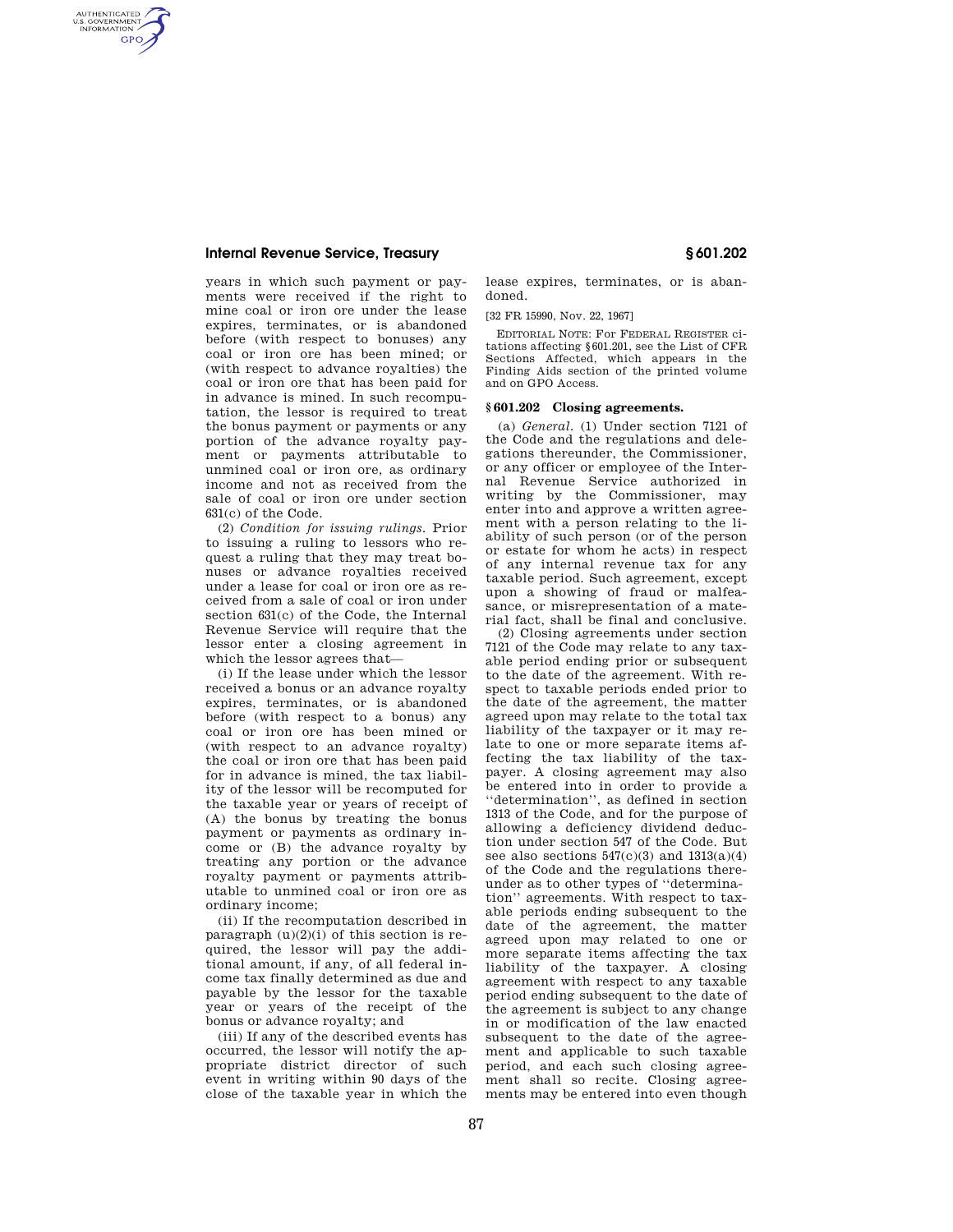under the agreement the taxpayer is not liable for any tax for the period to which the agreement relates. There may be a series of agreements relating to the tax liability for a single period. A closing agreement may be entered into in any case in which there appears to be an advantage in having the case permanently and conclusively closed, or where good and sufficient reasons are shown by the taxpayer for desiring a closing agreement and it is determined by the Commissioner or his representatives that the Government will sustain no disadvantage through consummation of such an agreement.

(b) *Use of prescribed forms.* In cases in which it is proposed to close conclusively the total tax liability for a taxable period ending prior to the date of the agreement, Form 866, Agreement as to Final Determination of Tax Liability generally will be used. In cases in which agreement has been reached as to the disposition of one or more issues and a closing agreement is considered necessary to insure consistent treatment of such issues in any other taxable period Form 906, Closing Agreement as to Final Determination Covering Specific Matters, generally will be used. A request for a closing agreement which determines tax liability may be submitted and entered into at any time before the determination of such liability becomes a matter within the province of a court of competent jurisdiction and may thereafter be en-<br>tered into in appropriate cirappropriate cumstances when authorized by the court (*e.g.,* in certain bankruptcy situations). The request should be submitted to the district director of internal revenue with whom the return for the period involved was filed. However, if the matter to which the request relates is pending before an office of the Appellate Division, the request should be submitted to that office. A request for a closing agreement which relates only to a subsequent period should be submitted to the Commissioner of Internal Revenue, Washington, DC 20224.

(c) *Approval.* (1) Closing agreements relating to alcohol, tobacco, and firearms, taxes in respect of any prospective transactions or completed transactions affecting returns to be filed may be entered into and approved by

**§ 601.202 26 CFR Ch. I (4–1–10 Edition)** 

the Director, Bureau of Alcohol, Tobacco, and Firearms.

(2) Closing agreements relating to taxes other than those taxes covered in subparagraph (1) of this paragraph in respect of any prospective transactions or completed transactions affecting returns to be filed may be entered into and approved by the Assistant Commissioner (Technical).

(3) Closing agreements for a taxable period or periods ended prior to the date of agreement and related specific items affecting other taxable periods (including those covering competent authority determinations in the administration of the operating provisions of the tax conventions of the United States) may be entered into and approved by the Assistant Commissioner (Compliance).

(4) Regional commissioners, assistant regional commissioners (appellate), assistant regional commissioners (examination), district directors (including the Director, Foreign Operations District), chiefs and assistant chiefs of appellate branch offices may enter into and approve closing agreements on cases under their jurisdiction (but excluding cases docketed before the U.S. Tax Court) for a taxable period or periods which end prior to the date of agreement and related specific items affecting other taxable periods.

(5) Regional commissioners, assistant regional commissioners (examination) and (appellate), chiefs and assistant chiefs of appellate branch offices are authorized to enter into and approve closing agreements in cases under their jurisdiction docketed in the U.S. Tax Court but only in respect to related specific items affecting other taxable periods.

(6) Closing agreements providing for the mitigation of economic double taxation under section 3 of the Revenue Procedure 64–54, C.B. 1964–2, 1008, or under Revenue Procedure 69–13, C.B. 1969–1, 402 or for such mitigation and relief under Revenue Procedure 65–17, C.B. 1965–1, 833, may be entered into and approved by the Director, Foreign Operations District.

(7) Closing agreements in cases under the jurisdiction of a district director providing that the taxability of earnings from a deposit or account of the